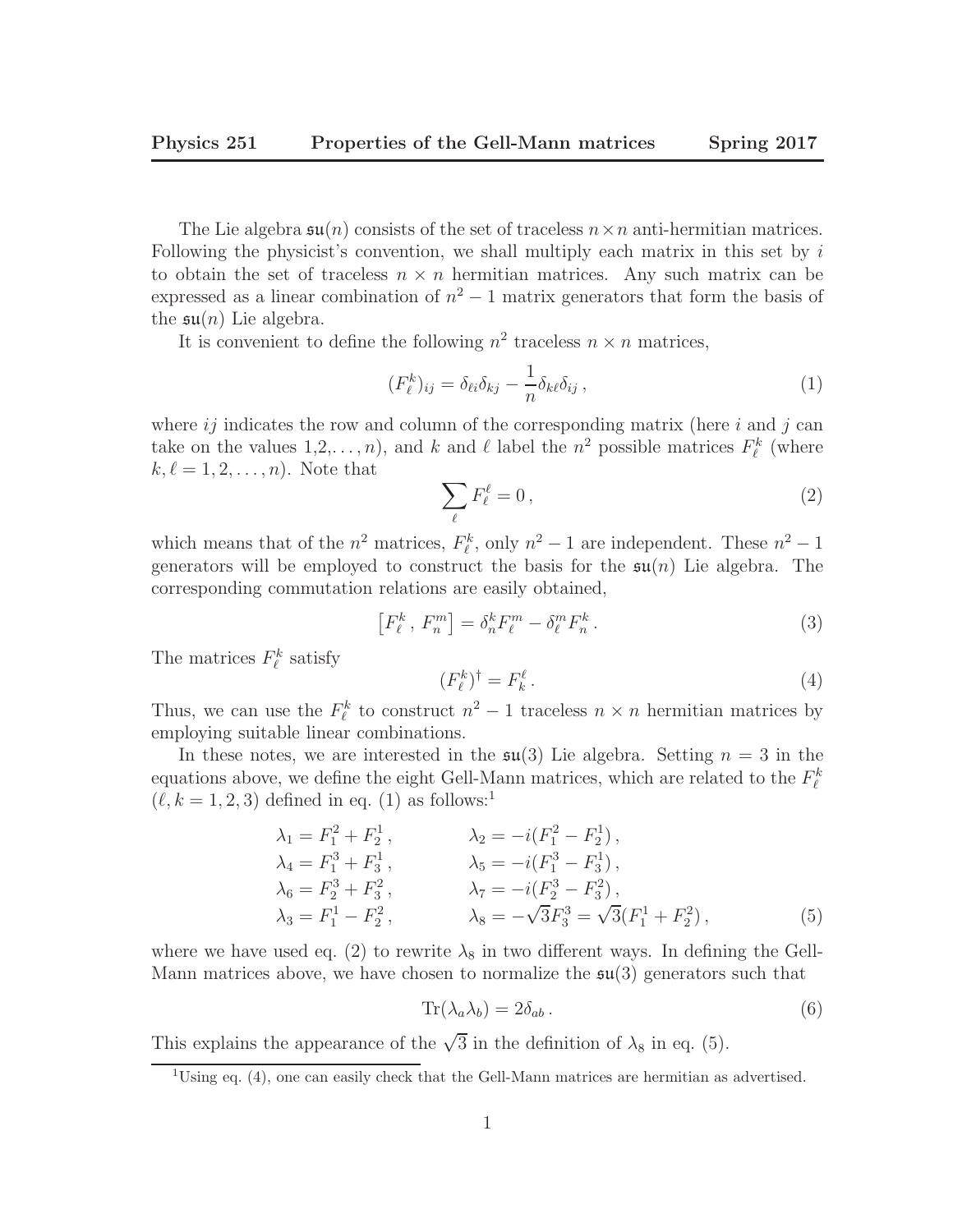The Gell-Mann matrices are the traceless hermitian generators of the  $\mathfrak{su}(3)$  Lie algebra, analogous to the Pauli matrices of  $\mathfrak{su}(2)$ . Using eq. (1) with  $n = 3$  and eq. (5), the eight Gell-Mann matrices are explicitly given by:

$$
\lambda_1 = \begin{pmatrix} 0 & 1 & 0 \\ 1 & 0 & 0 \\ 0 & 0 & 0 \end{pmatrix} , \qquad \lambda_2 = \begin{pmatrix} 0 & -i & 0 \\ i & 0 & 0 \\ 0 & 0 & 0 \end{pmatrix} , \qquad \lambda_3 = \begin{pmatrix} 1 & 0 & 0 \\ 0 & -1 & 0 \\ 0 & 0 & 0 \end{pmatrix} ,
$$

$$
\lambda_4 = \begin{pmatrix} 0 & 0 & 1 \\ 0 & 0 & 0 \\ 1 & 0 & 0 \end{pmatrix} , \qquad \lambda_5 = \begin{pmatrix} 0 & 0 & -i \\ 0 & 0 & 0 \\ i & 0 & 0 \end{pmatrix} , \qquad \lambda_6 = \begin{pmatrix} 0 & 0 & 0 \\ 0 & 0 & 1 \\ 0 & 1 & 0 \end{pmatrix} ,
$$

$$
\lambda_7 = \begin{pmatrix} 0 & 0 & 0 \\ 0 & 0 & -i \\ 0 & i & 0 \end{pmatrix} , \qquad \lambda_8 = \frac{1}{\sqrt{3}} \begin{pmatrix} 1 & 0 & 0 \\ 0 & 1 & 0 \\ 0 & 0 & -2 \end{pmatrix} .
$$

The Gell-Mann matrices satisfy commutation relation,

$$
[\lambda_a, \lambda_b] = 2if_{abc}\lambda_c, \quad \text{where } a, b, c = 1, 2, 3, \dots, 8,
$$

where there is an implicit sum over  $c$ , and the structure constants  $f_{abc}$  are totally antisymmetric under the interchange of any pair of indices. The explicit form of the non-zero  $\mathfrak{su}(3)$  structure constants are listed in Table 1.

| abc | Jabc          | abc | Jabc                             |
|-----|---------------|-----|----------------------------------|
| 123 |               | 345 | $\frac{1}{2}$                    |
| 147 | $\frac{1}{2}$ | 367 | $\overline{1}$<br>$\overline{2}$ |
| 156 | $\bar{2}$     | 458 | $rac{1}{2}\sqrt{3}$              |
| 246 | $\frac{1}{2}$ | 678 | $rac{1}{2}\sqrt{3}$              |
| 257 | $\frac{1}{2}$ |     |                                  |

Table 1: Non-zero structure constants<sup>1</sup>  $f_{abc}$  of  $\mathfrak{su}(3)$ .

<sup>1</sup>The  $f_{abc}$  are antisymmetric under the permutation of any pair of indices.

The following properties of the Gell-Mann matrices are also useful:

$$
\text{Tr}(\lambda_a \lambda_b) = 2\delta_{ab} ,\qquad \{ \lambda_a, \lambda_b \} = 2d_{abc}\lambda_c + \frac{4}{3}\delta_{ab} \mathbf{I} ,
$$

where **I** is the  $3 \times 3$  identity matrix and  $\{A, B\} \equiv AB + BA$  is the anticommutator of A and B. It follows that

$$
f_{abc} = -\frac{1}{4}i \operatorname{Tr}(\lambda_a[\lambda_b, \lambda_c]), \qquad d_{abc} = \frac{1}{4} \operatorname{Tr}(\lambda_a\{\lambda_b, \lambda_c\}) .
$$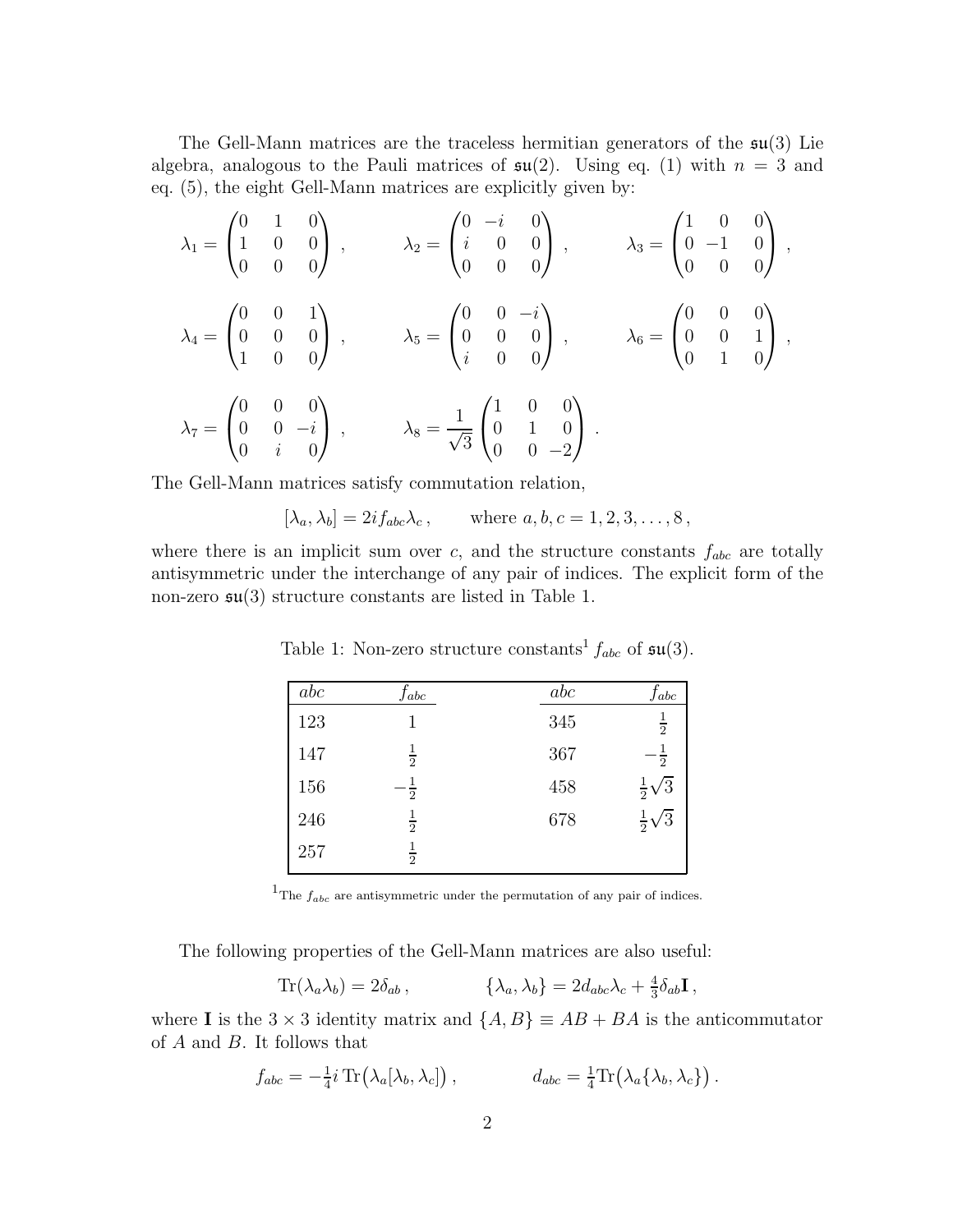The  $d_{abc}$  are totally symmetric under the interchange of any pair of indices. The explicit form of the non-zero  $d_{abc}$  are listed in Table 2.

| abc | $d_{abc}$            | abc | $d_{abc}$             |
|-----|----------------------|-----|-----------------------|
| 118 | $\frac{1}{\sqrt{3}}$ | 355 | $\frac{1}{2}$         |
| 146 | $\frac{1}{2}$        | 366 | $\frac{1}{2}$         |
| 157 | $\frac{1}{2}$        | 377 | $\frac{1}{2}$         |
| 228 | $\frac{1}{\sqrt{3}}$ | 448 | $2\sqrt{3}$           |
| 247 | $\frac{1}{2}$        | 558 | $\frac{1}{2\sqrt{3}}$ |
| 256 | $\frac{1}{2}$        | 668 | $\frac{1}{2\sqrt{3}}$ |
| 338 | $\frac{1}{\sqrt{3}}$ | 778 | $\frac{1}{2\sqrt{3}}$ |
| 344 | $\frac{1}{2}$        | 888 | $\sqrt{3}$            |

Table 2: Non-zero independent elements of the tensor<sup>2</sup>  $d_{abc}$  of  $\mathfrak{su}(3)$ .

<sup>2</sup>The  $d_{abc}$  are symmetric under the permutation of any pair of indices.

Using the explicit form for the structure constants  $f_{abc}$ , one can construct the Cartan-Killing metric tensor,<sup>2</sup>

$$
g_{ab} = f_{acd}f_{bcd} = 3\delta_{ab} ,
$$

and the inverse metric tensor is  $g^{ab} = \frac{1}{3}$  $\frac{1}{3} \delta^{ab}$ . The latter can be used to construct the quadratic Casimir operator in the defining representation of  $\mathfrak{su}(3)$ ,

$$
C_2 = \frac{3}{4}g^{ab}\lambda_a\lambda_b = \frac{1}{4}\sum_a(\lambda_a)^2 = \frac{4}{3}\mathbf{I},
$$

where **I** is the  $3 \times 3$  identity matrix and the overall factor of  $\frac{3}{4}$  is conventional.

One can define  $C_2$  for any d-dimensional irreducible representation R of  $\mathfrak{su}(3)$ . We shall denote the the corresponding traceless hermitian generators in representation R by  $R_a$ . The normalization of the matrix generators in the defining representation of  $\mathfrak{su}(3)$  will be fixed by  $\text{Tr}(R_a R_b) = \frac{1}{2} \delta_{ab}$ . Thus, in the defining representation of  $\mathfrak{su}(3)$ , we identify  $R_a = \frac{1}{2}$  $\frac{1}{2}\lambda_a$  [cf. eq. (6)]. In the adjoint representation of  $\mathfrak{su}(3)$ , we may identify  $(R_a)_{bc} = -i f_{abc}$ .

<sup>&</sup>lt;sup>2</sup>Since we are employing the physicisit's convention in which the  $\mathfrak{su}(3)$  generators are hermitian, the Cartan-Killing metric tensor is positive definite. This is in contrast with the mathematician's convention of anti-hermitian generators, where the corresponding Cartan-Killing metric tensor of  $\mathfrak{su}(3)$  is negative definite.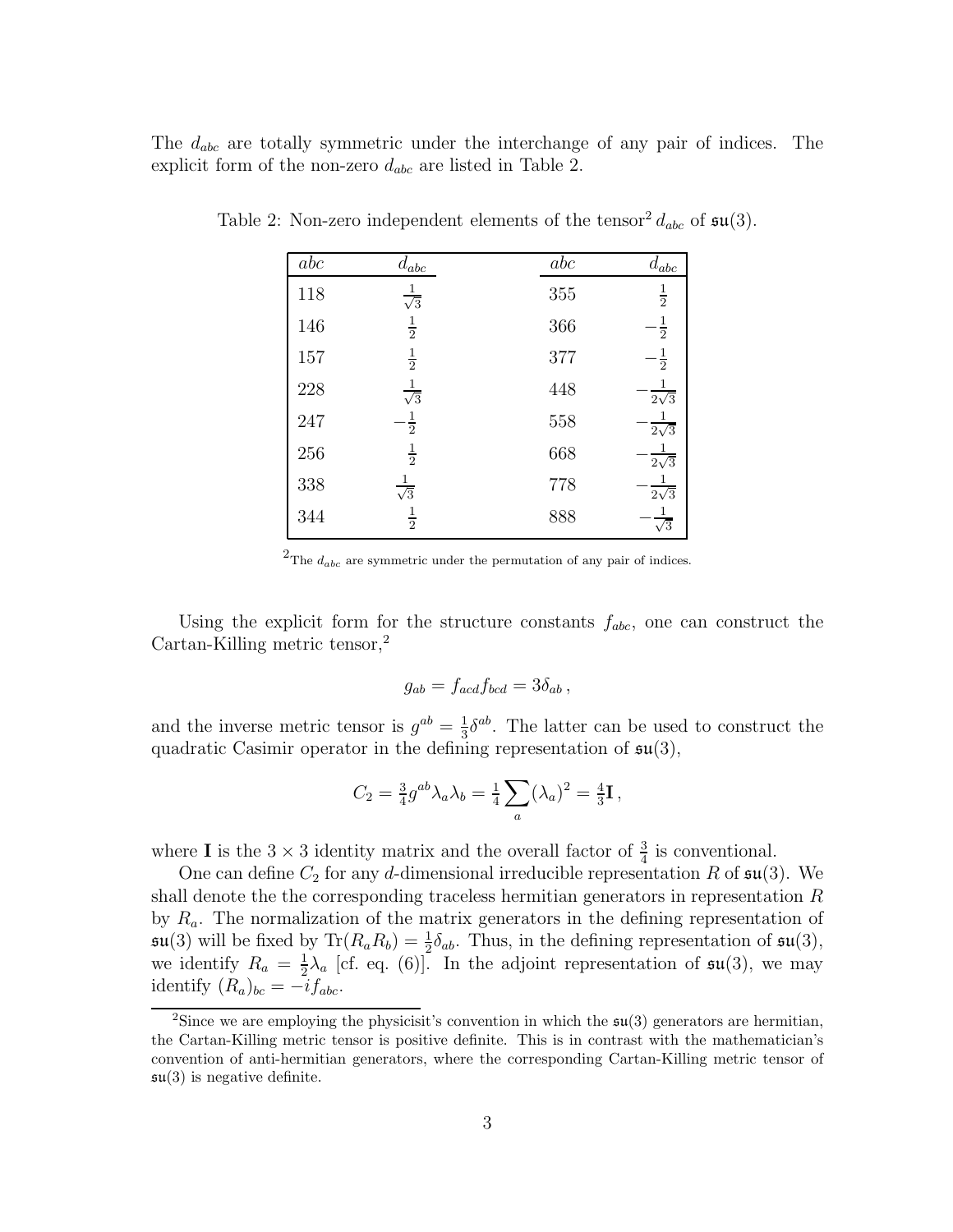For any irreducible representation R of  $\mathfrak{su}(3)$ , the Casimir operator is defined by

$$
C_2(R) = 3g^{ab}R_aR_b = \sum_a (R_a)^2 = c_{2R}\mathbf{I_d}.
$$
 (7)

where  $I_d$  is the  $d \times d$  identity matrix. Indeed, by using  $[R_a, R_b] = i f_{abc} R_c$ , it is straightforward to prove that,

$$
[R_a, C_2] = 0, \quad \text{for } a = 1, 2, 3, \dots, 8.
$$

Since  $C_2$  commutes with all the  $\mathfrak{su}(3)$  generators of the irreducible representation R, it follows from Schur's lemma that  $C_2$  is a multiple of the identity, as indicated in eq. (7). As an example, in the adjoint representation A where  $(R_a)_{bc} = -i f_{abc}$ , it follows that

$$
C_2(A)_{cd} = f_{abc}f_{abd} = g_{cd} = 3\delta_{cd},
$$

which yields  $c_{2A} = 3$ .

For an irreducible representation of  $\mathfrak{su}(3)$  denoted by  $(n, m)$ , corresponding to a Young diagram with  $n+m$  boxes in the first row and n boxes in the second row,<sup>3</sup> the eigenvalue of the quadratic Casimir operator is given by,

$$
c_2 = \frac{1}{3}(m^2 + n^2 + mn) + m + n.
$$

The  $d_{abc}$  can be employed to construct a cubic Casimir operator in the defining representation of  $\mathfrak{su}(3)$ ,

$$
C_3 \equiv \frac{1}{8} d_{abc} \lambda_a \lambda_b \lambda_c = \frac{10}{9} \mathbf{I},
$$

where all repeated indices are summed over. The overall factor of  $\frac{1}{8}$  is conventional.

For any d-dimensional irreducible representation R of  $\mathfrak{su}(3)$ , the cubic Casimir operator is defined by

$$
C_3(R) \equiv d_{abc} R_a R_b R_c = c_{3R} \mathbf{I_d} \,. \tag{8}
$$

As before, it is straightforward to prove that,

$$
[R_a, C_3] = 0, \quad \text{for } a = 1, 2, 3, \dots, 8.
$$

Since  $C_3$  commutes with all the  $\mathfrak{su}(3)$  generators of the irreducible representation R, it follows from Schur's lemma that  $C_3$  is a multiple of the identity, as indicated in eq. (8).

For an irreducible representation of  $\mathfrak{su}(3)$  denoted by  $(n, m)$ , corresponding to a Young diagram with  $n + m$  boxes in the first row and n boxes in the second row, the eigenvalue of the cubic Casimir operator is given by:

$$
c_3 = \frac{1}{2}(m-n)\left[\frac{2}{9}(m+n)^2 + \frac{1}{9}mn + m + n + 1\right].
$$

In particular, the eigenvalue of cubic Casimir operator in the adjoint representation vanishes.

<sup>&</sup>lt;sup>3</sup>In particular,  $(1, 0)$  is the defining representation and  $(1, 1)$  is the adjoint representation of  $\mathfrak{su}(3)$ .